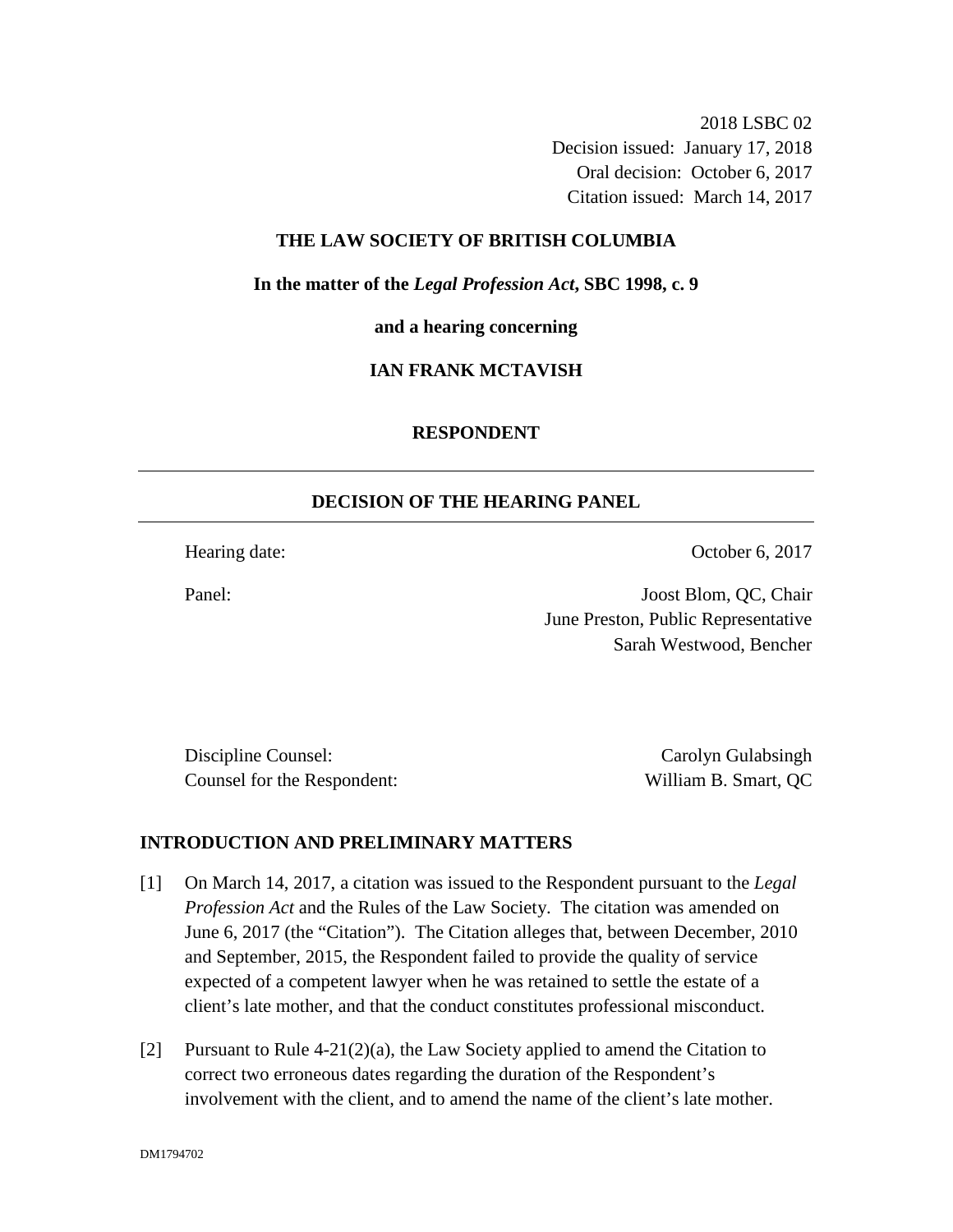- [3] With the Respondent's consent, we granted the Law Society's application to amend the Citation (the "Amended Citation").
- [4] The Respondent admits that he was properly served with the Citation.
- [5] The matter came on for hearing pursuant to Rule 4-30. Under this Rule, the Respondent made a conditional admission of professional misconduct and agreed to proposed disciplinary actions. Rule 4-30 requires that a hearing panel consider the conditional admission and the proposal and, if the panel finds them acceptable, impose the proposed disciplinary action.
- [6] In considering a proposal under Rule 4-30, Rule 4-31 provides that a hearing panel may only accept or reject the proposal and related disciplinary action. It is not open to the hearing panel to come to a different conclusion regarding the proposed disciplinary action, to reconsider the citation, or otherwise to vary the proposal approved and recommended by the Discipline Committee.
- [7] At its meeting on September 28, 2017, the Discipline Committee considered and accepted the proposal and instructed discipline counsel to recommend the acceptance of the proposal to the hearing panel.
- [8] In this case, the Respondent admits the allegation set out in the Amended Citation that, in summary, he failed to take appropriate steps to probate the client's late mother's will or administer her estate, failed to keep the client reasonably informed about the matter, failed to respond to communications from the client between March and September 2015, and failed to provide the client with complete and accurate relevant information about the status of the application for probate and the status of administration of the estate. The Respondent also admits that this conduct constitutes professional misconduct.
- [9] The Law Society and the Respondent propose that disciplinary action be a fine of \$6,000, payable on or before April 30, 2018. This would result in a summary of the circumstances of this matter being published pursuant to Rule 4-48 and that publication identifying the Respondent by name.
- [10] At the conclusion of the hearing, we gave an oral decision that the conduct described in the agreed statement of facts at issue in these proceeding constitutes professional misconduct. The Hearing Panel accepted the proposed specified disciplinary action and ordered a fine in the amount of \$6,000, payable on or before April 30, 2018. The Law Society sought, and the Respondent consented to, an order for costs in the amount of \$1,288.05 payable on or before April 30, 2018, and we so ordered.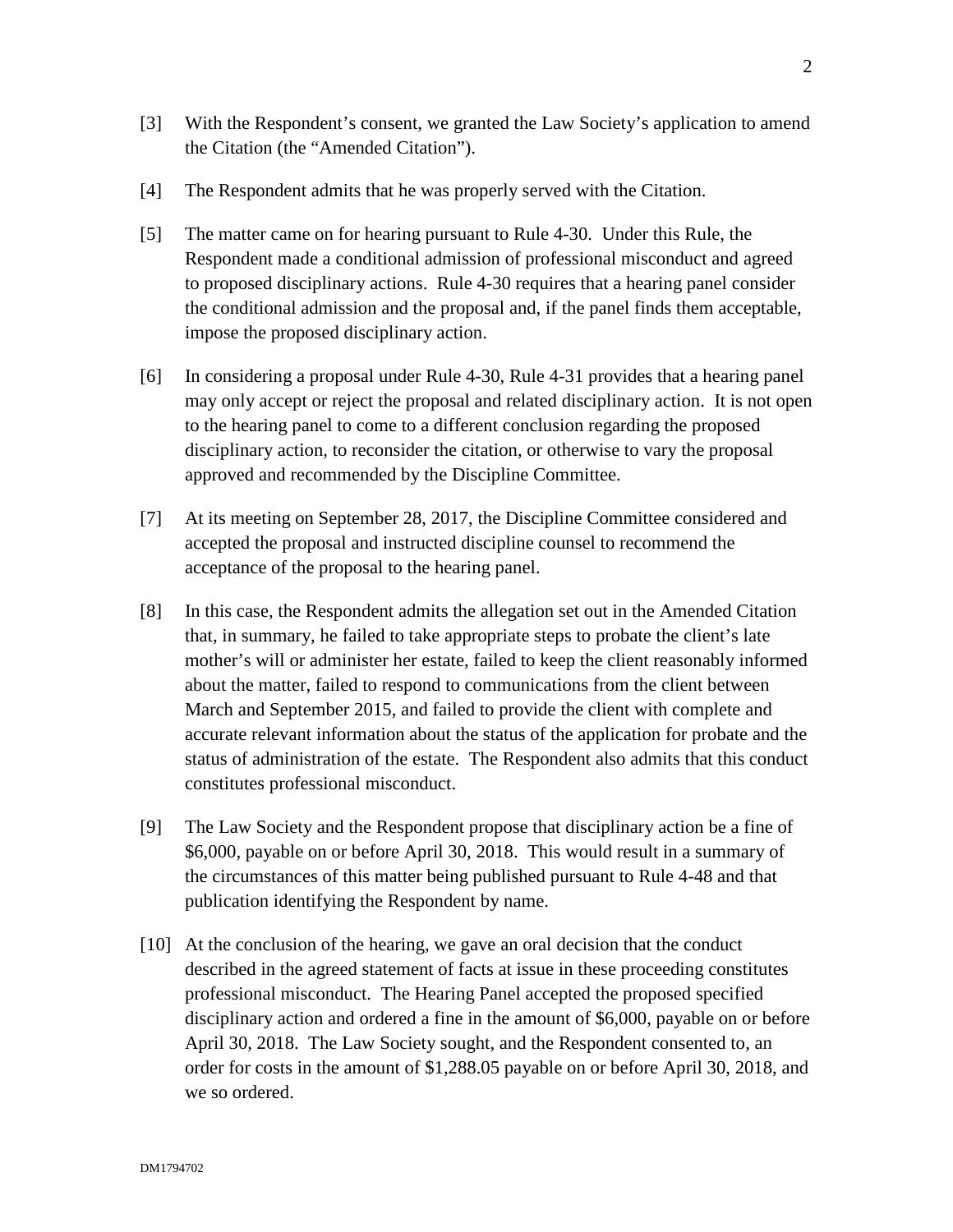[11] What follows are our reasons for those decisions.

#### **AGREED STATEMENT OF FACTS**

[12] An Agreed Statement of Facts (the "ASF") was filed. Below are portions of the ASF that we have anonymized to protect the identity of the Respondent's client and preserve solicitor-client privilege.

#### **Member background**

- [13] The Respondent was called to the bar and admitted as a member of the Law Society of British Columbia on June 26, 1974.
- [14] The Respondent practises law as a sole practitioner in Salmon Arm, British Columbia, primarily in the areas of family and criminal law.

#### **Background facts**

- [15] The client is also the complainant (the "Complainant") in this matter.
- [16] The Complainant's mother ("IG") passed away on September 19, 2010, leaving a will appointing the Complainant and his brother ("FB") as joint executors of her estate (the "Estate"). The only substantial asset in the Estate was a rural property (the "Property"). In her will, IG left 70 per cent of the property to the Complainant, and 30 per cent to FB.
- [17] Over the years, commencing in approximately 1997, the Respondent performed various legal services for the Complainant. The Respondent issued an account to the Complainant on May 27, 1997.
- [18] The Respondent and the Complainant met regarding the Estate on December 10, 2010. That meeting was reflected in a Statement of Account issued to the Complainant dated March 23, 2011.
- [19] By letter dated May 28, 2011, the Complainant asked the Respondent to contact FB's lawyer ("LK"), and arrange for LK to deal directly with the Respondent, rather than dealing with the Complainant.
- [20] On July 11, 2011, the Respondent wrote on the Complainant's behalf to LK.
- [21] By letter dated July 22, 2011, the Respondent advanced a settlement offer to LK.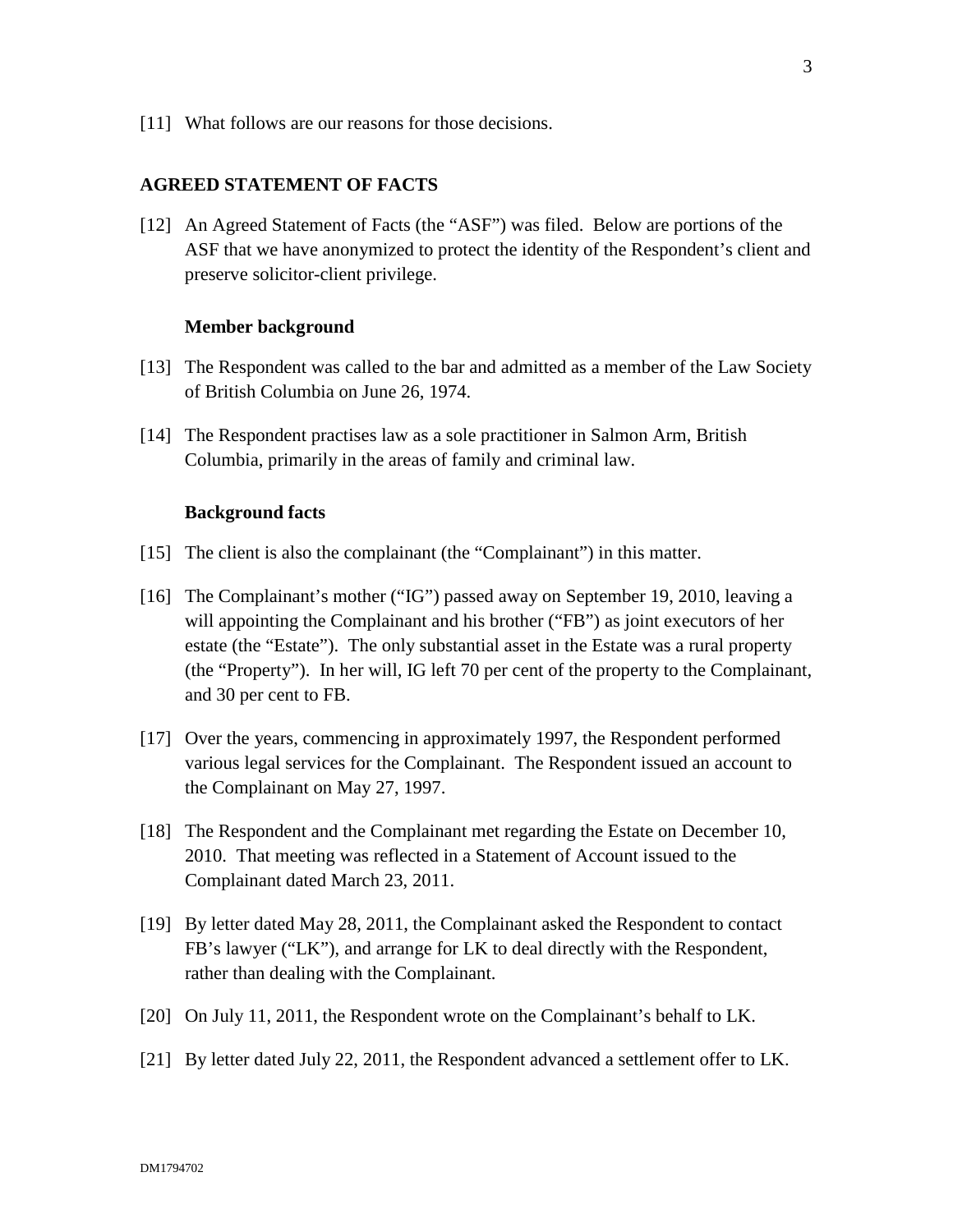- [22] By letter dated September 12, 2011, LK rejected the settlement proposal offered in the Respondent's letter dated July 22, 2011.
- [23] By letter dated May 11, 2012, the Respondent wrote to LK and stated that the Complainant was anxious to proceed with obtaining probate, and enclosed a Renunciation to be signed by FB.
- [24] By letter dated May 17, 2012, LK wrote to the Respondent with an offer from FB to renounce his status as co-executor of the Estate and release all claims to the Estate, in exchange for a payout of \$60,000.
- [25] By letter dated May 30, 2012, the Respondent accepted, on the Complainant's behalf, the offer from FB contained in the May 17, 2012 letter, and that the \$60,000 would be provided upon probate being granted.
- [26] By letter dated June 5, 2012, LK wrote to the Respondent to advise that FB did not accept the \$60,000 was to be paid when probate was granted.
- [27] Although the Complainant instructed the Respondent in early June to accept FB's offer extended in LK's letter dated June 5, 2012, the Respondent did not communicate the Complainant's acceptance of the offer to LK until September 4, 2012.
- [28] By letter dated September 6, 2012, LK enclosed the Renunciation and Release signed by FB, and put the Respondent on an undertaking not to use the documents until \$60,000 was delivered to LK.
- [29] By letter dated September 19, 2012, the Respondent forwarded \$60,000 to LK along with the Release executed by the Complainant.
- [30] On December 10, 2012, the Respondent's assistant asked him where the original Renunciation signed by FB was located as she was unable to find it.
- [31] Between September 19, 2012, and August 8, 2013, the only actions or steps the Respondent took on the Complainant's file were the following:
	- (a) letter to the Royal Bank of Canada ("RBC") dated December 12, 2012, seeking information about IG's accounts and assets held there;
	- (b) letter to RBC dated January 11, 2013, enclosing IG's death certificate;
	- (c) letter to the local Savings and Credit Union ("SCU") dated January 16, 2013, regarding IG's accounts and assets held there;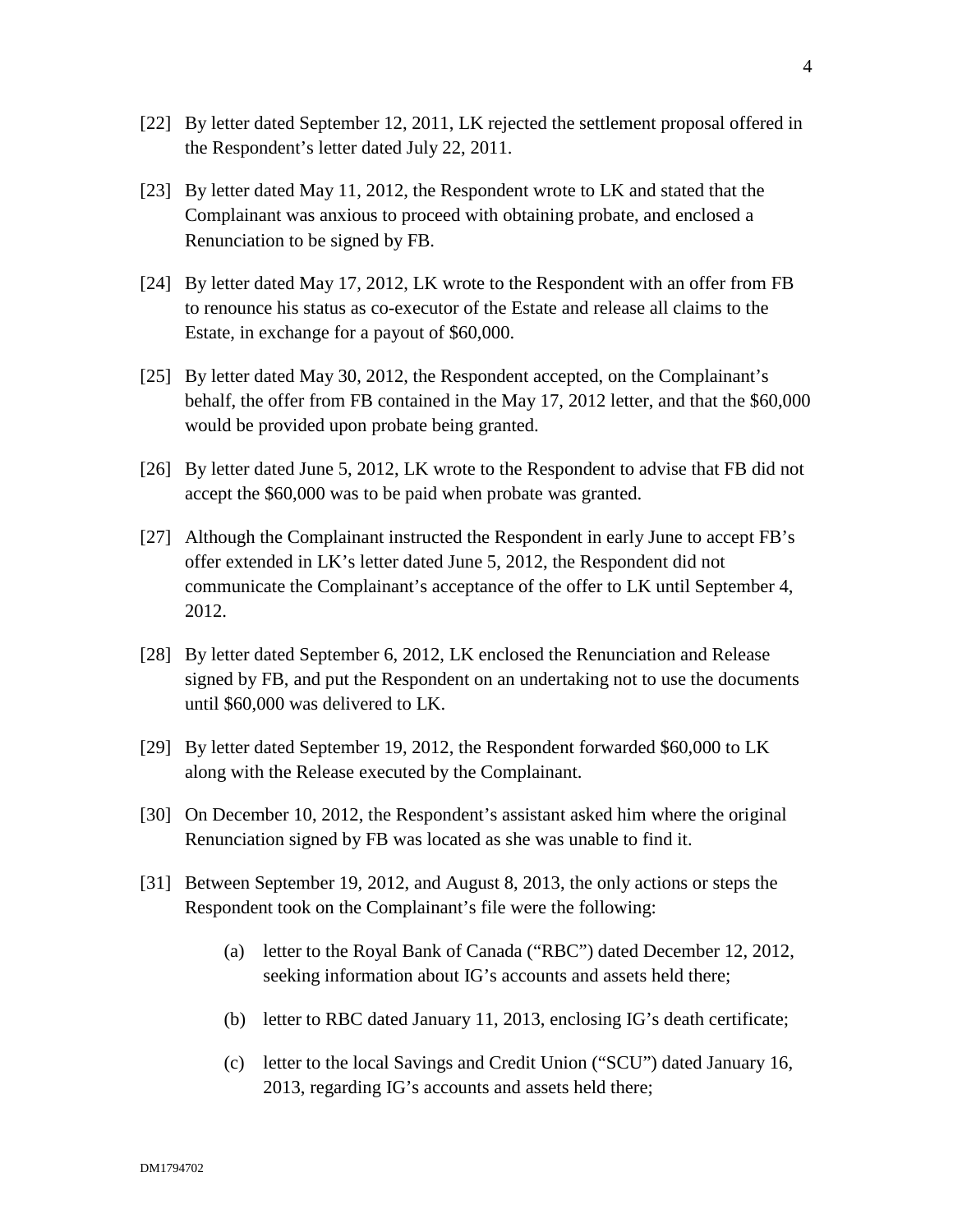- (d) letter to Scotia Momentum Visa dated January 17, 2013, requesting IG's account balance;
- (e) letter to SCU dated January 28, 2013, enclosing IG's death certificate;
- (f) letter to Scotia Momentum Visa dated February 13, 2013, requesting IG's account balance;
- (g) letter to LK dated March 26, 2013, seeking the Renunciation and Release from FB;
- (h) letter to LK dated August 8, 2013, seeking the Renunciation and Release from FB.
- [32] LK passed away on November 14, 2013. The Respondent was unaware of LK's passing until January 30, 2014.
- [33] Between August 8, 2013, and January 23, 2014, the Respondent took no steps or actions to advance the Complainant's matter to conclusion.
- [34] By letter to LK dated January 23, 2014, the Respondent again requested the Release signed by FB from LK.
- [35] On January 31, 2014, the Respondent requested a signed Renunciation and Release from an assistant at the firm where LK was formerly employed.
- [36] On February 4, 2014, staff from LK's former firm e-mailed the Respondent's assistant and advised that FB was willing to sign a new Renunciation if the Respondent's office would provide a letter stating the newly signed Renunciation was a replacement of the previously signed Renunciation and would not prejudice him. On February 19, 2014, the Respondent e-mailed staff from LK's former firm and stated he would provide the requested letter the next day.
- [37] By letter dated March 11, 2014, the Respondent wrote to LK's former firm and enclosed a letter addressed to FB dated March 11, 2014, confirming that the newly signed Renunciation would replace the previously signed Renunciation and would not prejudice him.
- [38] By letter dated March 19, 2014, the Respondent received a copy of the newly signed Renunciation by FB from LK's former firm.
- [39] On March 24, 2014, the Respondent wrote a memo to his assistant requesting that she make an appointment for the Complainant to meet with him, as it was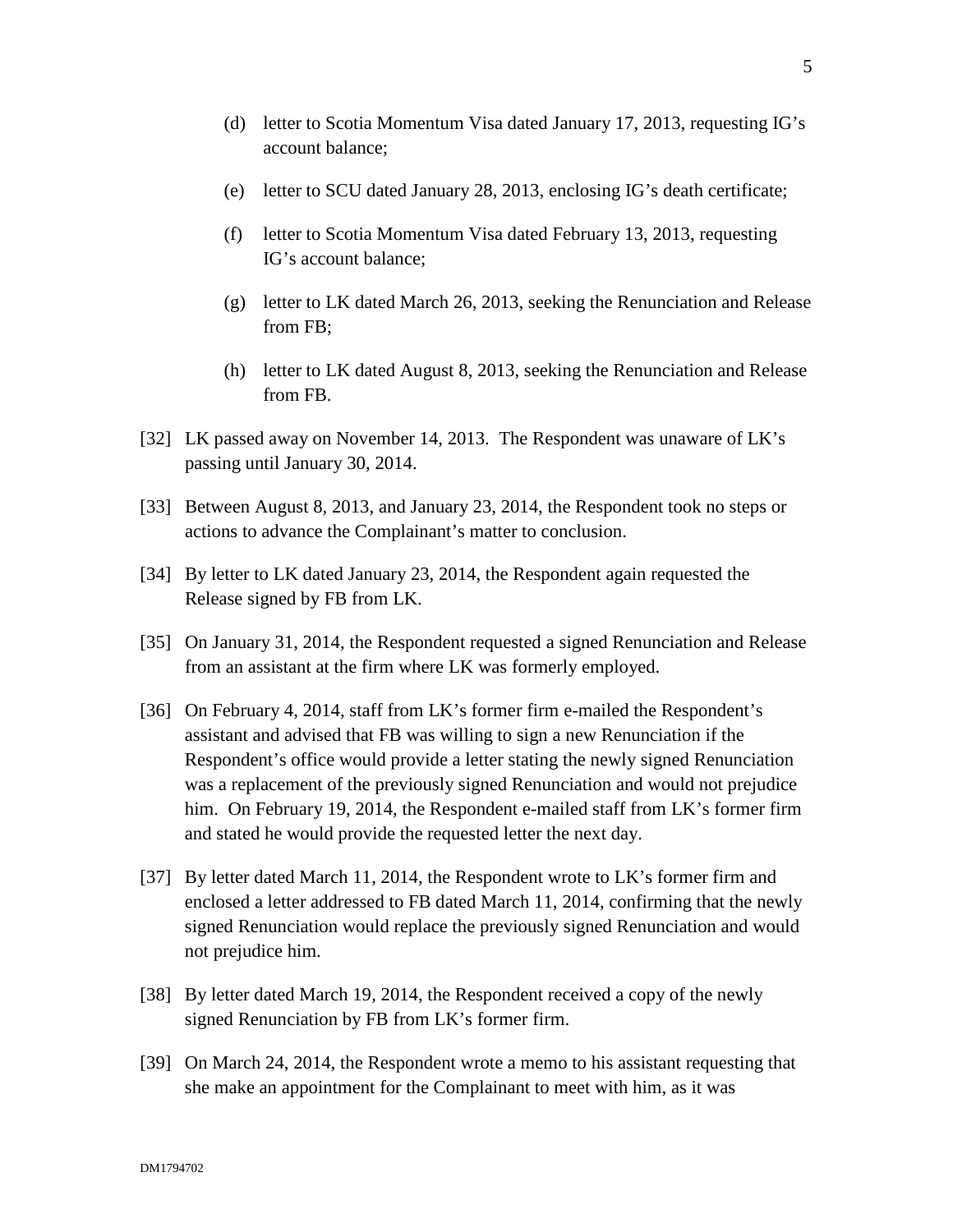necessary that the Complainant sign the affidavit required for the application for probate. In the memo, the Respondent stated that it was urgent to make the probate application before March 28, 2014, as he understood he would need to file the documents before the *Wills, Estates and Succession Act* (the "*WESA*") came into effect. The *WESA* came into effect on March 31, 2014.

- [40] On April 1, 2014, the Respondent wrote to FB [sic] and stated he would apply to probate IG's will. The Respondent's assistant wrote him a memo dated April 15, 2014, which stated the Kelowna registry had called to advise the application to probate IG's will could not proceed by desk order because the application for probate did not distribute the Estate in accordance with the instructions in IG's will. In the memo, the Respondent's assistant reported the registry had provided two options to the Respondent to obtain a grant of probate:
	- 1. he could file a Requisition to place the matter on the Chambers list and speak to it in court; or
	- 2. amend the documents so that the distribution of the Estate would be in accordance with the instructions in IG's will.
- [41] Between May 20 and May 23, 2014, the Respondent communicated to his staff to file a Requisition with the court, to place the matter of the Estate on the Masters Chambers list to address the differences between the affidavit of the executor sworn August 3, 2013, and the provisions in the will regarding the distribution of the Estate. On May 23, 2014, such a Requisition was filed with the court.
- [42] By memo dated May 28, 2014, the Respondent's assistant confirmed that the matter of the Estate had been placed on the court list for May 29, 2014.
- [43] The Respondent was interviewed by the Law Society on June 24, 2016, and he told the Law Society that he attended court on May 29, 2014, and was told by the presiding Master that more documents were needed to be filed in order to probate the will. The Respondent says he told the Complainant of what happened at court on May 29, 2014, but does not have any notes from his court attendance, or notes of his conversation with the Complainant wherein he reported on the May 29, 2014 court appearance, and did not send a reporting letter to the Complainant of the court attendance.
- [44] By letter dated February 4, 2015, the Respondent wrote to the Complainant and stated he would be sending the Complainant's file to another lawyer to complete the "final Application" on the Complainant's file.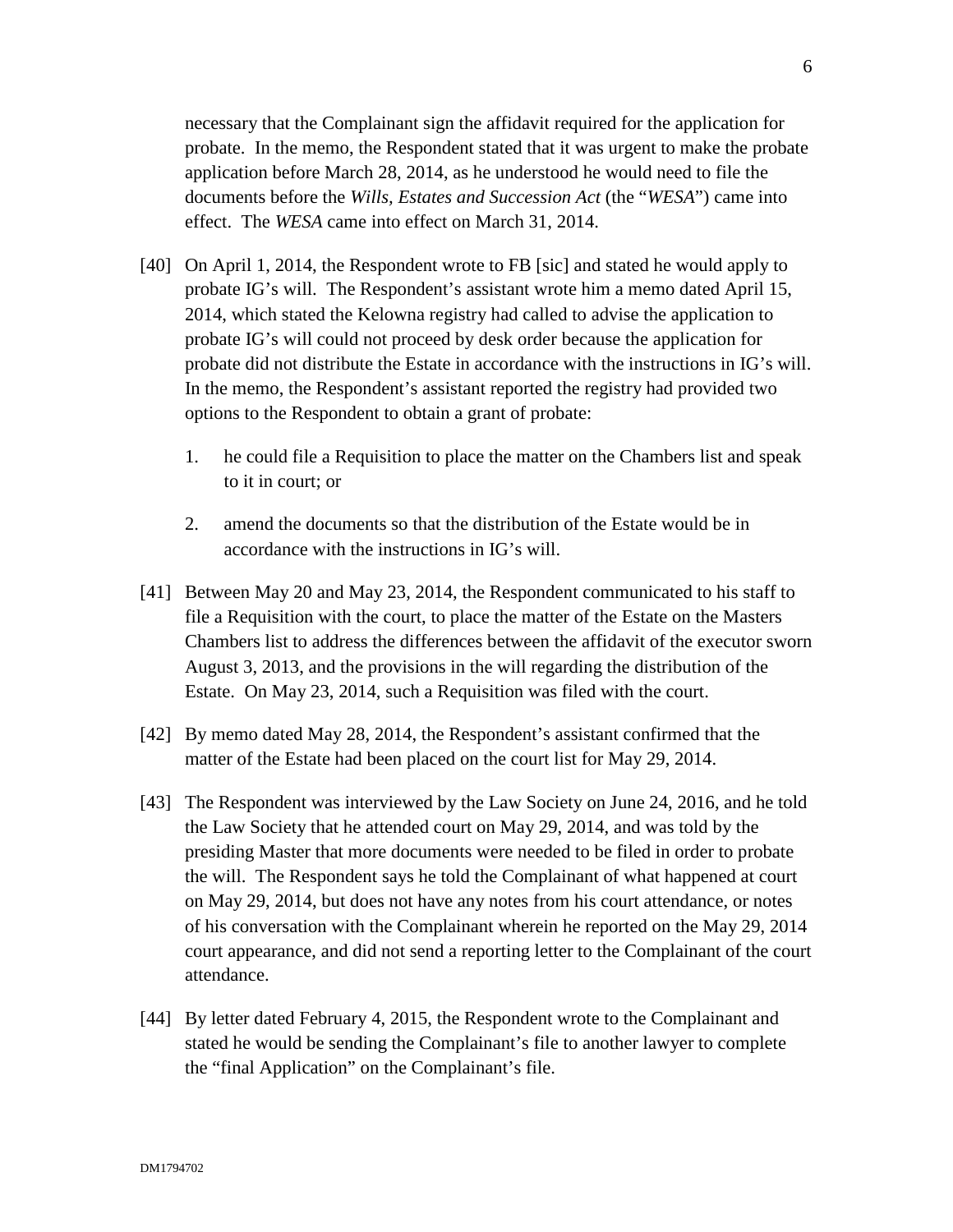- [45] After February 4, 2015, the Respondent did not contact the Complainant again until September, 2015.
- [46] The court granted probate of IG's will on January 21, 2016.
- [47] On August 29, 2015, the Complainant filed a complaint (the "Complaint") to the Law Society.

### **ISSUE**

[48] The issue in this case is whether the Respondent acted in a manner that constitutes professional misconduct and, if so, is the proposed disciplinary action within the acceptable range for this conduct.

#### **Discipline violation – professional misconduct**

- [49] This Panel accepts the admission of the Respondent that his conduct in respect of the allegation in the Amended Citation constitutes professional misconduct.
- [50] Professional misconduct is not defined in the *Legal Profession Act*, the Law Society Rules, the *Professional Conduct Handbook* or the *Code of Professional Conduct for British Columbia*, but has been considered by Law Society hearing panels in several cases.
- [51] The leading case is *Law Society of BC v. Martin*, 2005 LSBC 16, wherein the hearing panel concluded at paragraph 171 the test is:

… whether the facts as made out disclose a marked departure from that conduct the Law Society expects of its members; if so, it is professional misconduct.

[52] In *Martin,* the panel also commented at paragraph 154:

The real question to be determined is essentially whether the Respondent's behaviour displays culpability which is grounded in a fundamental degree of fault, that is whether it displays gross culpable neglect of his duties as a lawyer.

[53] In the decision of *Re: Lawyer 12*, 2011 LSBC 11, the single Bencher hearing panel considered prior decisions regarding the test and held at paragraph 14:

> In my view, the pith and substance of these various decisions displays a consistent application of a clear principle. The focus must be on the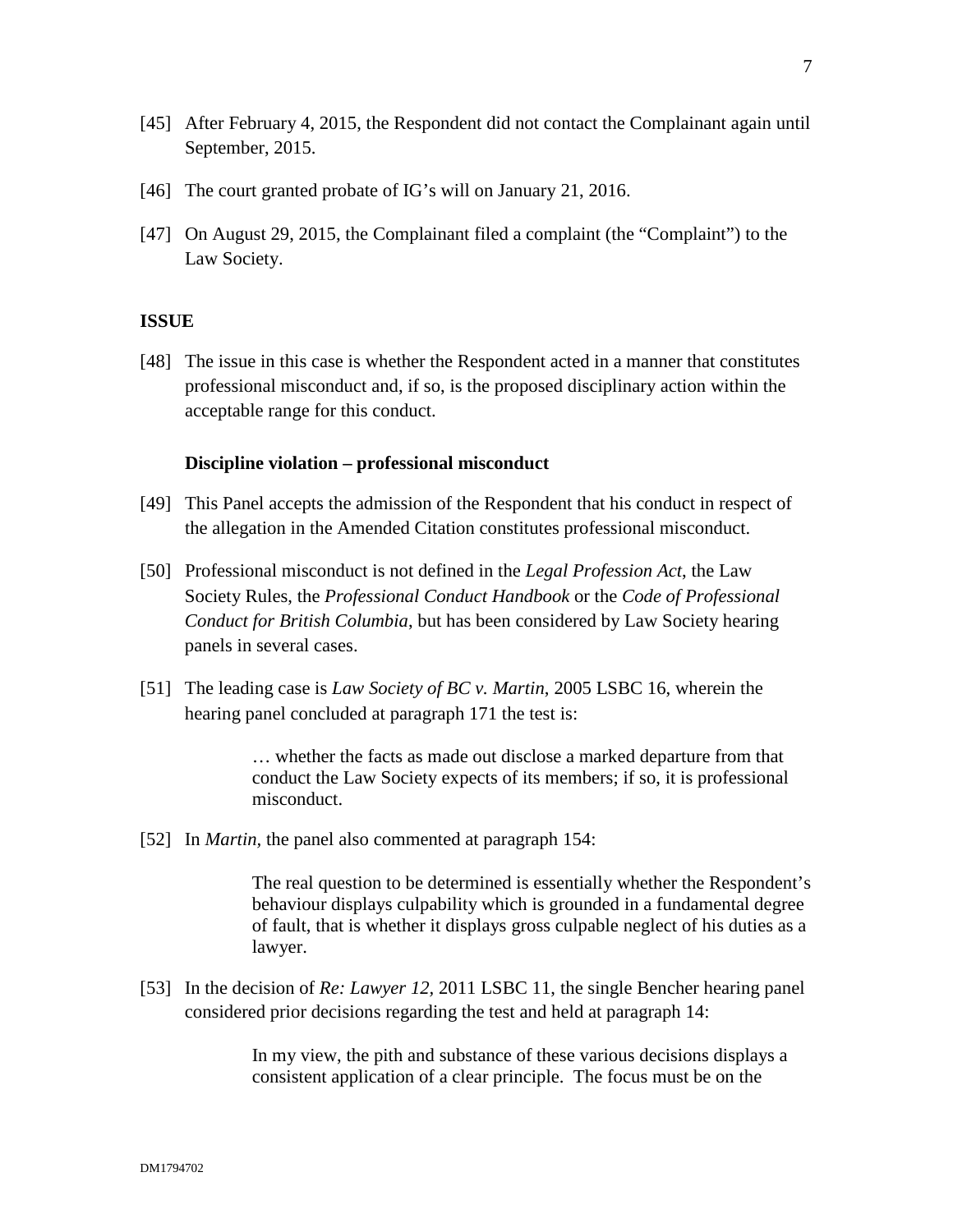circumstances of the Respondent's conduct and whether that conduct falls markedly below the standard expected of its members.

On Review, both the majority and the minority of the Bencher review panel in *Lawyer* 12, 2011 LSBC 35, confirmed the marked departure test set out in *Martin* and adopted the above formulation of that test expressed by the single Bencher hearing panel.

[54] In our view, the Respondent's conduct in respect of the allegation in the Amended Citation does amount to a marked departure from the standard of conduct that the Law Society expects of its members, and as such, does constitute professional misconduct.

## **Appropriateness of penalty**

[55] Deference should be given to the recommendation of the Discipline Committee to accept the proposal if the proposed disciplinary action is within the range of a "fair and reasonable disciplinary action in all of the circumstances." As stated in *Law Society of BC v. Rai*, 2011 LSBC 2 at paragraphs 6 through 8:

> This proceeding operates (in part) under Rule 4-22 of the Law Society Rules. That provision allows for the Discipline Committee of the Law Society and the Respondent to agree that professional misconduct took place and agree to a specific disciplinary action, including costs. This provision is to facilitate settlements, by providing a degree of certainty. However, the conditional admission provisions have a safeguard. The proposed admission and disciplinary action do not take effect until they are "accepted" by a hearing panel.

This provision exists to protect the public. The Panel must be satisfied that the proposed admission on the substantive matter is appropriate. In most cases, this will not be a problem. The Panel must also be satisfied that the proposed disciplinary action is "acceptable". What does that mean? This Panel believes that a disciplinary action is acceptable if it is within the range of a fair and reasonable disciplinary action in all the circumstances. The Panel thus has a limited role. The question the Panel has to ask itself is, not whether it would have imposed exactly the same disciplinary action, but rather, "Is the proposed disciplinary action within the range of a fair and reasonable disciplinary action?"

This approach allows the Discipline Committee of the Law Society and the Respondent to craft creative and fair settlements. At the same time, it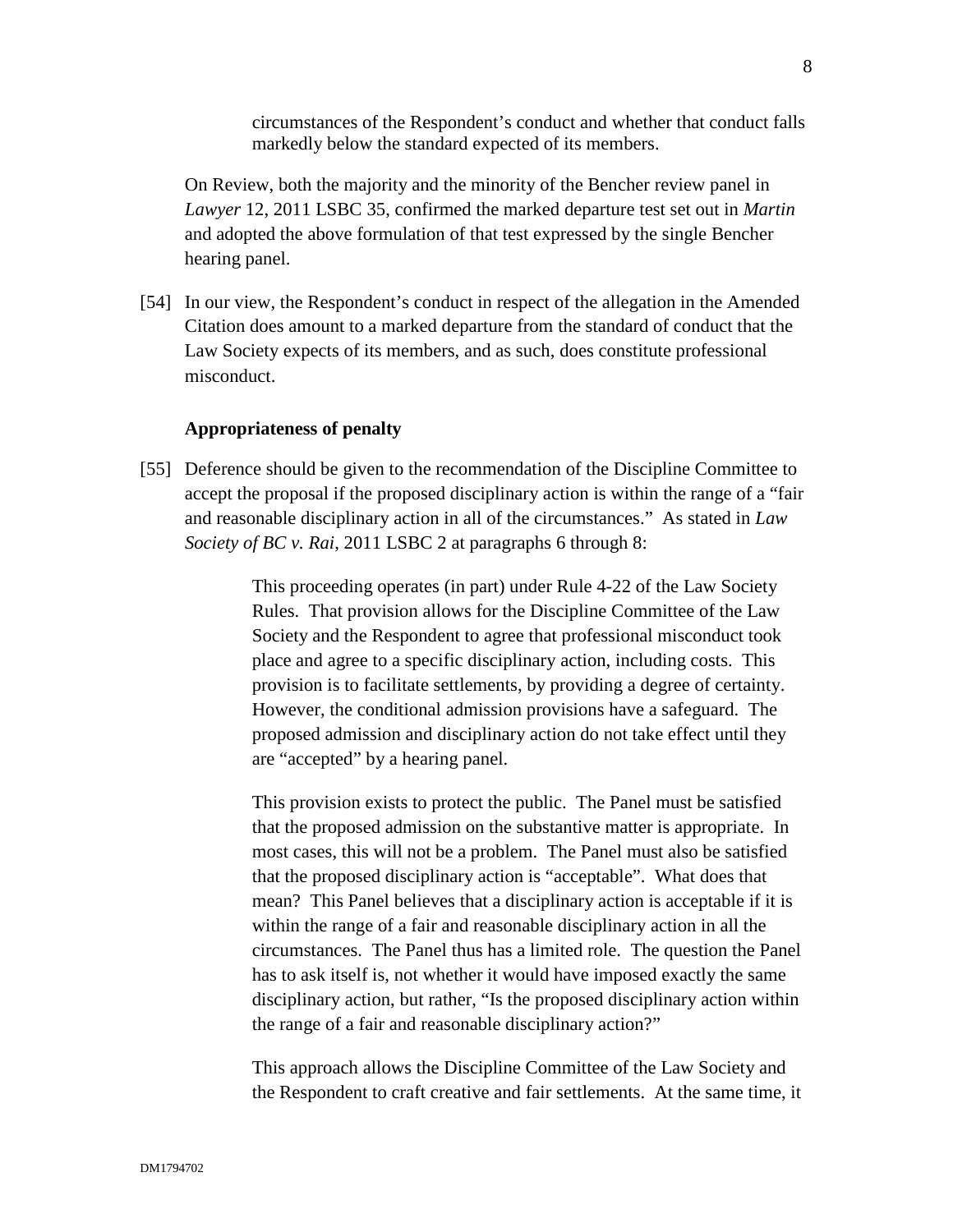protects the public by ensuring that the proposed disciplinary action is within the range of fair and reasonable disciplinary actions. In other words, a degree of deference should be given to the parties to craft a disciplinary action. However, if the disciplinary action is outside of the range of what is fair and reasonable in all the circumstances, then the Panel should reject the proposed disciplinary action in the public interest.

- [56] In considering the Discipline Committee's recommendation, the question faced by this Panel is not whether we would impose the same sanction as is proposed by the parties, but rather whether this Panel finds the proposal is fair and reasonable in all the circumstances, giving consideration to the factors enumerated below.
- [57] Whether the proposed disciplinary action is appropriate in this case must be considered within the context of the non-exhaustive list of factors set out in *Law Society of BC v. Ogilvie*, 1999 LSBC 17, as follows:
	- (a) the nature and gravity of the conduct proven;
	- (b) the age and experience of the respondent;
	- (c) the previous character of the respondent, including details of prior discipline;
	- (d) the impact upon the victim;
	- (e) the advantage gained, or to be gained, by the respondent;
	- (f) the number of times the offending conduct occurred;
	- (g) whether the respondent has acknowledged the misconduct and taken steps to disclose and redress the wrong and the presence or absence of other mitigating circumstances;
	- (h) the possibility of remediating or rehabilitating the respondent;
	- (i) the impact upon the respondent of criminal or other sanctions or penalties;
	- (j) the impact of the proposed penalty on the respondent;
	- (k) the need for specific and general deterrence;
	- (l) the need to ensure the public's confidence in the integrity of the profession; and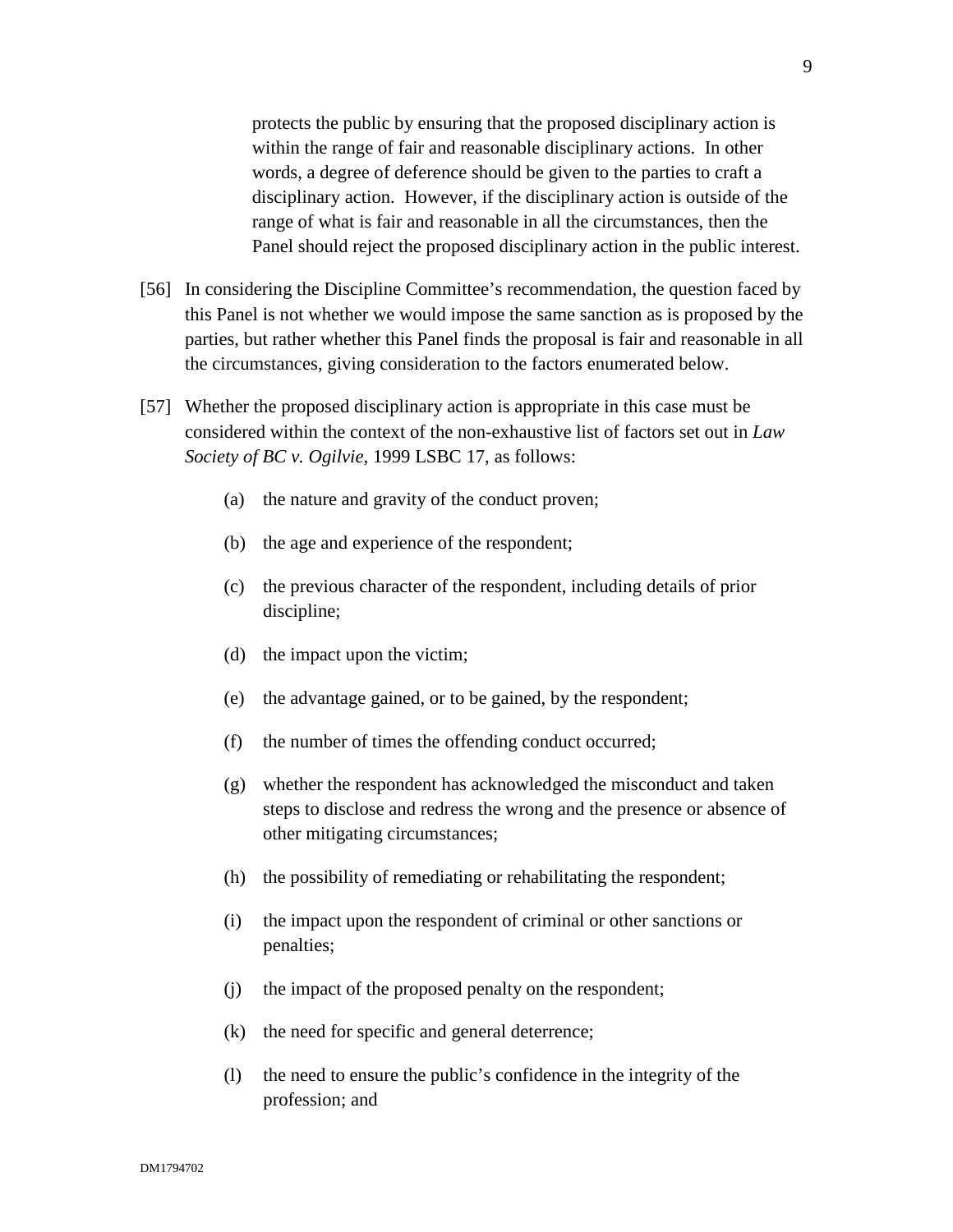- (m) the range of penalties imposed in similar cases.
- [58] In *Law Society of BC v. Lessing*, 2013 LSBC 29, a Law Society review panel reaffirmed the *Ogilvie* factors and noted they reflect the objects and duties of the Society set out in section 3 of the *Legal Profession Act*. The review panel placed particular emphasis on public protection, including public confidence in the profession generally.
- [59] The review panel in *Lessing* observed that not all the *Ogilvie* factors would come into play in all cases and the weight to be given these factors would vary from case to case but noted that the protection of the public (including public confidence in the disciplinary process and public confidence in lawyers generally) and the rehabilitation of the lawyer, were two factors that, in most cases, would play an important role. The review panel stressed however that, where there was a conflict between these two factors, the protection of the public, including protection of the public confidence in lawyers generally would prevail.
- [60] In the recent decision *Law Society of BC v. Dent*, 2016 LSBC 05, the panel examined the *Lessing* review panel's comments about the *Ogilvie* factors and provided guidance at paragraphs 16 to 18 on how the *Ogilvie* factors should be considered when determining sanction:

It is time to provide some simplification to this process. It is not necessary for a hearing panel to go over each and every *Ogilvie* factor. Instead, all that is necessary for the hearing panel to do is to go over those factors that it considers relevant to or determinative of the final outcome of the disciplinary action (primary factors). This approach flows from *Lessing*, which talks about different factors having different weight.

There is an obligation on counsel appearing before the hearing panel to point out to the panel those factors that are primary and those factors that play a secondary role. Secondary factors need to be mentioned in the reasons, if those secondary factors tip the scales one way or the other. However, in most cases, the panel will determine the appropriate disciplinary action on the basis of the primary factors without recourse to the secondary factors.

In addition, it is time to consolidate the *Ogilvie* factors, ("consolidated *Ogilvie* factors"). It is also important to remember that the *Ogilvie* factors are non-exhaustive in nature. Their scope is only limited by the possible frailties that a lawyer may exhibit and the ability of counsel to put an imaginative spin on it.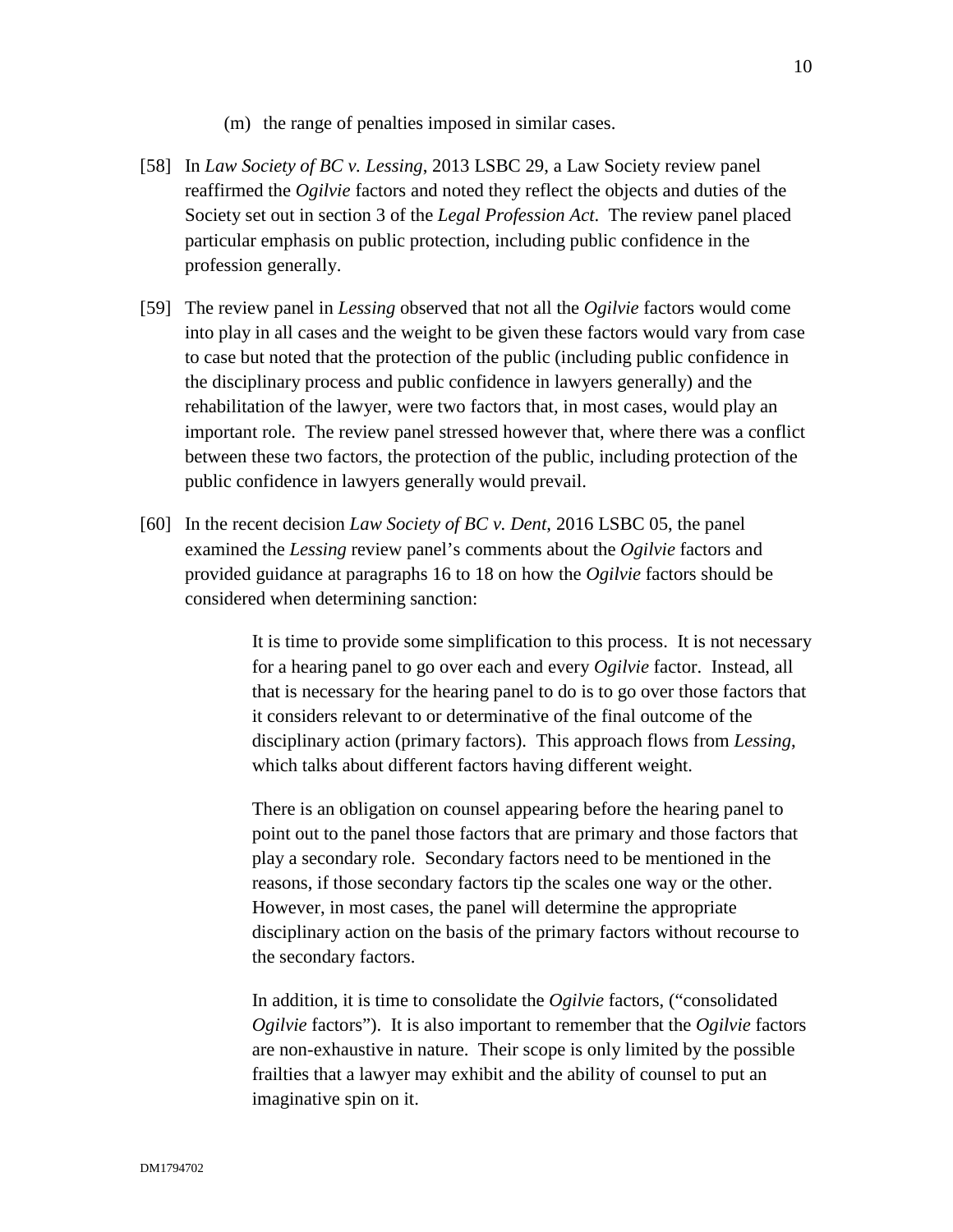[61] The panel reduced the Ogilvie factors to four consolidated factors: (1) nature, gravity and consequences of conduct; (2) character and professional conduct record of the respondent; (3) acknowledgement of the misconduct and remedial action; and (4) public confidence in the profession including public confidence in the disciplinary process.

## **Nature, gravity and consequences of the misconduct**

- [62] The misconduct is serious. Ensuring quality and appropriate legal services are provided to the public goes to the heart of the Law Society's mandate to regulate the profession and uphold and protect the public interest in the administration of justice. One of the primary functions of a lawyer is to provide competent legal services to the members of the public who have hired a lawyer. Accordingly, the sanction imposed for this type of misconduct should send a clear message to the profession to deter other lawyers from providing sub-standard services to clients, which will also demonstrate effective regulation of the profession to the public, thereby instilling confidence in the integrity of the profession.
- [63] In *Law Society of BC v. Epstein*, 2011 LSBC 12 at paragraphs 20 and 21, the panel made the following comments about the seriousness of a lawyer's failure to provide competent quality of service to clients:

The Respondent's misconduct consisted of a failure to serve his client competently in two particular respects: first, by failing, on two separate occasions, to perform accurately the same fairly elementary task of reading carefully the results of a title search and in the result failing in a timely way to advance his client's objectives and carry out her instructions; and second, by failing to respond in a timely way to her enquiries.

These cannot in our opinion be considered trivial departures from the standard of conduct expected in the circumstances. They are serious. Each represents a failure to do something quite elementary – to do necessary work carefully and to keep a client properly informed – not only in terms of the standard of practice but also from the point of view of the reasonable expectations of a client.

[64] The Respondent's misconduct had consequences to the Complainant. The Complainant stated in the Complaint that, because probate was not granted, the title of the Property was not transferred, precluding the Complainant from re-financing the Property until after probate was granted in January 2016. The Complainant had provided the \$60,000 to pay out FB's interest in 2012, and had to wait over three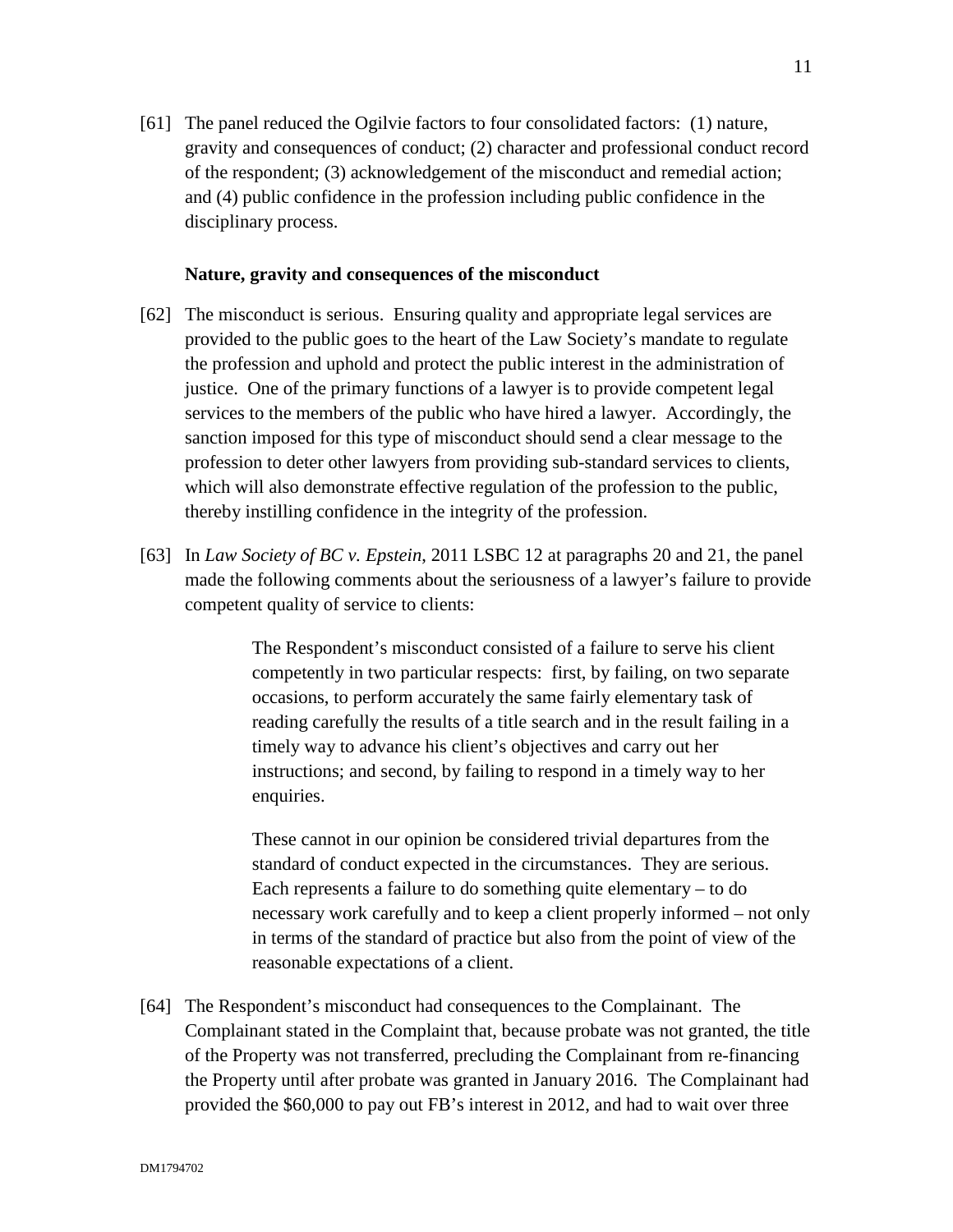years for the grant of probate and transfer of title allowing him to re-finance the Property. The Complainant asserted that the delay in achieving probate caused financial hardship for him.

[65] The misconduct occurred in respect of only one client, in respect of one matter, but endured for nearly five years.

### **Character and Professional Conduct Record of the Respondent**

- [66] The Respondent has practised law in British Columbia since 1974. At the time the misconduct in this case started, he had been called to the bar for over 35 years. Given the length of time he had been practising law, the Respondent ought to have known the limitations of his experience in estate law. He should have recognized shortcomings in his experience and sought assistance from, or referred the matter to counsel more familiar with estate law.
- [67] The Respondent's Professional Conduct Record ("PCR") was tendered as an exhibit in this matter, and was reviewed by this Panel. By definition, a PCR includes prior citations, conduct reviews, recommendations made by the Practice Standards Committee and any conditions or limitations placed on the Respondent's practice under the Rules.
- [68] The Respondent's PCR includes a conduct review, two referrals to the Practice Standards Department, and a prior citation, which resulted in a three month suspension. The Respondent's PCR is only partially related to the subject matter of the Citation, because the prior citation and the December 2016 Conduct Review were not directed to address the quality of service provided to clients. The referrals to Practice Standards in 1995 and 2012 resulted in recommendations that appeared to address issues of client service, delay and adequacy of office systems. It is particularly noteworthy that: 1) following the 1995 referral to Practice Standards, the Respondent was under a practice directive between 1997 and 2000 not to practise in the area of wills and estates, unless he had the assistance of another lawyer; and 2) when the misconduct in this case arose, the Respondent was in the midst of the 2012 Practice Standards referral.
- [69] In September, 2017, the Respondent gave the Law Society an undertaking to not practise in the area of estate law until released of the undertaking by the Discipline Committee of the Law Society.
- [70] The fact that the Respondent was previously suspended following the 1985 citation should not result in the application of progressive discipline resulting in a greater sanction in this case. The conduct giving rise to the 1985 citation occurred over 30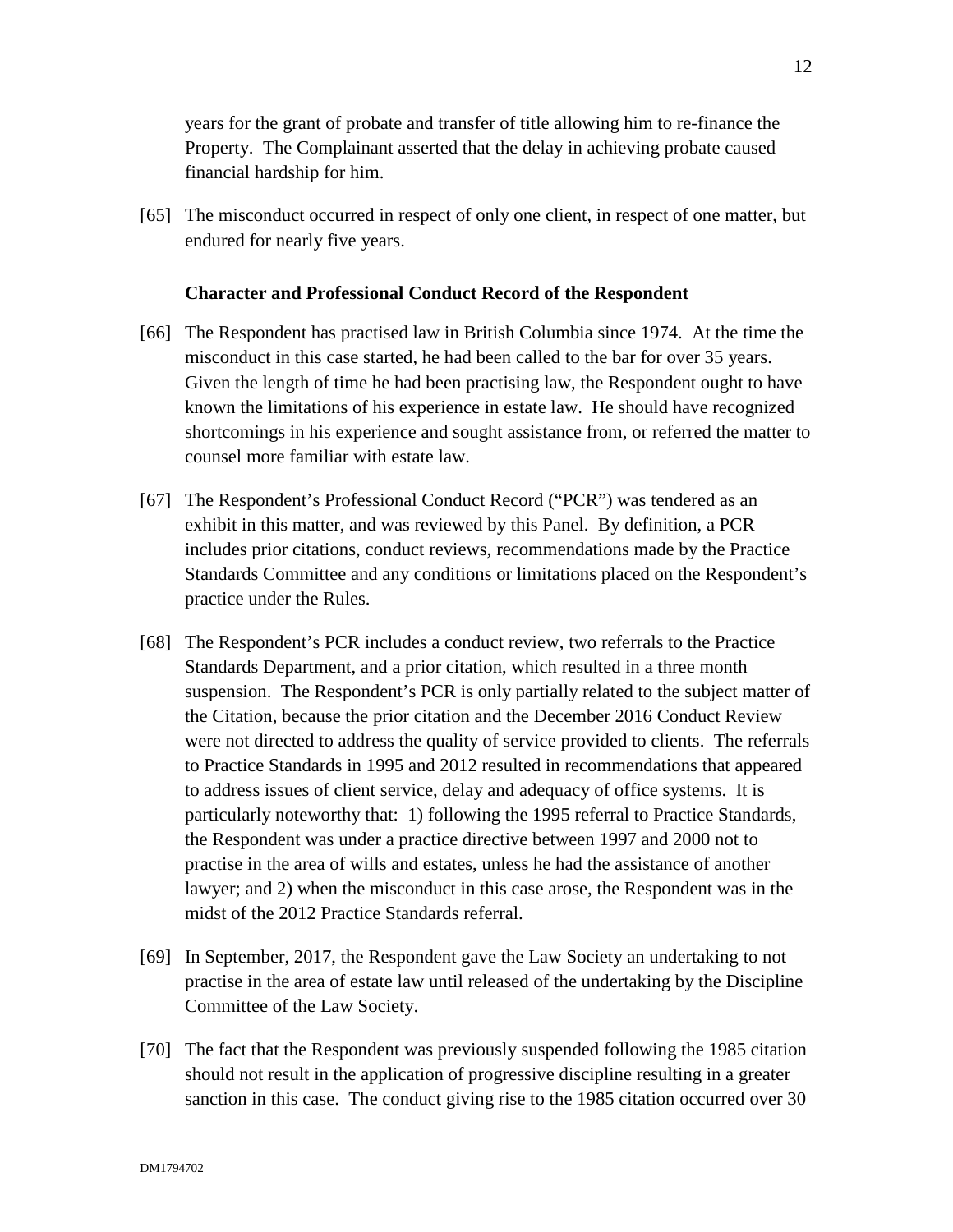years ago and is completely different from and unrelated to the misconduct alleged in the Citation.

## **Acknowledgement of the misconduct and remedial action**

- [71] The Respondent has admitted all of the facts underlying the allegation in the Amended Citation, and that his conduct in respect of it constitutes professional misconduct. By mid-May 2017, approximately two months after the Citation was issued, the Respondent, through his counsel, communicated his desire to explore resolution of the Citation pursuant to Rule 4-30.
- [72] In addition, the Respondent voluntarily gave an undertaking to the Law Society to refrain from practising estate law until the Discipline Committee relieves him from the undertaking. The voluntary provision of this undertaking suggests that there is no further remedial action that need be taken regarding this Respondent.

## **Public confidence in the profession and disciplinary process**

- [73] The public will have confidence in the profession and the disciplinary process if the sanction is proportionate to the misconduct and is fair and reasonable in all of the circumstances, which includes the sanctions levied in other, prior, similar cases and the respondent lawyer's professional conduct record.
- [74] Cases in which the only misconduct present is a failure to provide quality of service are rare. Typically, fines are ordered in respect of this type of misconduct, particularly where no other misconduct is proved. Some prior similar cases are summarized and analyzed in the following paragraphs, which include a range of fines from \$3,000 up to \$7,500.
- [75] In *Law Society of BC v. Wesley*, 2015 LSBC 05 (Facts & Determination), 2016 LSBC 07 (Disciplinary Action), the respondent failed to enter an order made at a Judicial Case Conference regarding child support, access and custody for approximately 20 months; failed to advise her client concerning the risks of not entering the order or the costs involved to settle its terms; and the client was unable to have the order enforced by the Family Maintenance Enforcement Program because it had not been entered. She was fined \$3,000.
- [76] In *Law Society of BC v. Harding*, 2014 LSBC 52 (Facts & Determination), 2015 LSBC 25 (Disciplinary Action), the respondent failed to advance a personal injury claim for more than four years, and his inaction led to an application for dismissal of the claim for want of prosecution, which he successfully defended. He failed to advise his client to seek independent legal advice. The respondent's PCR consisted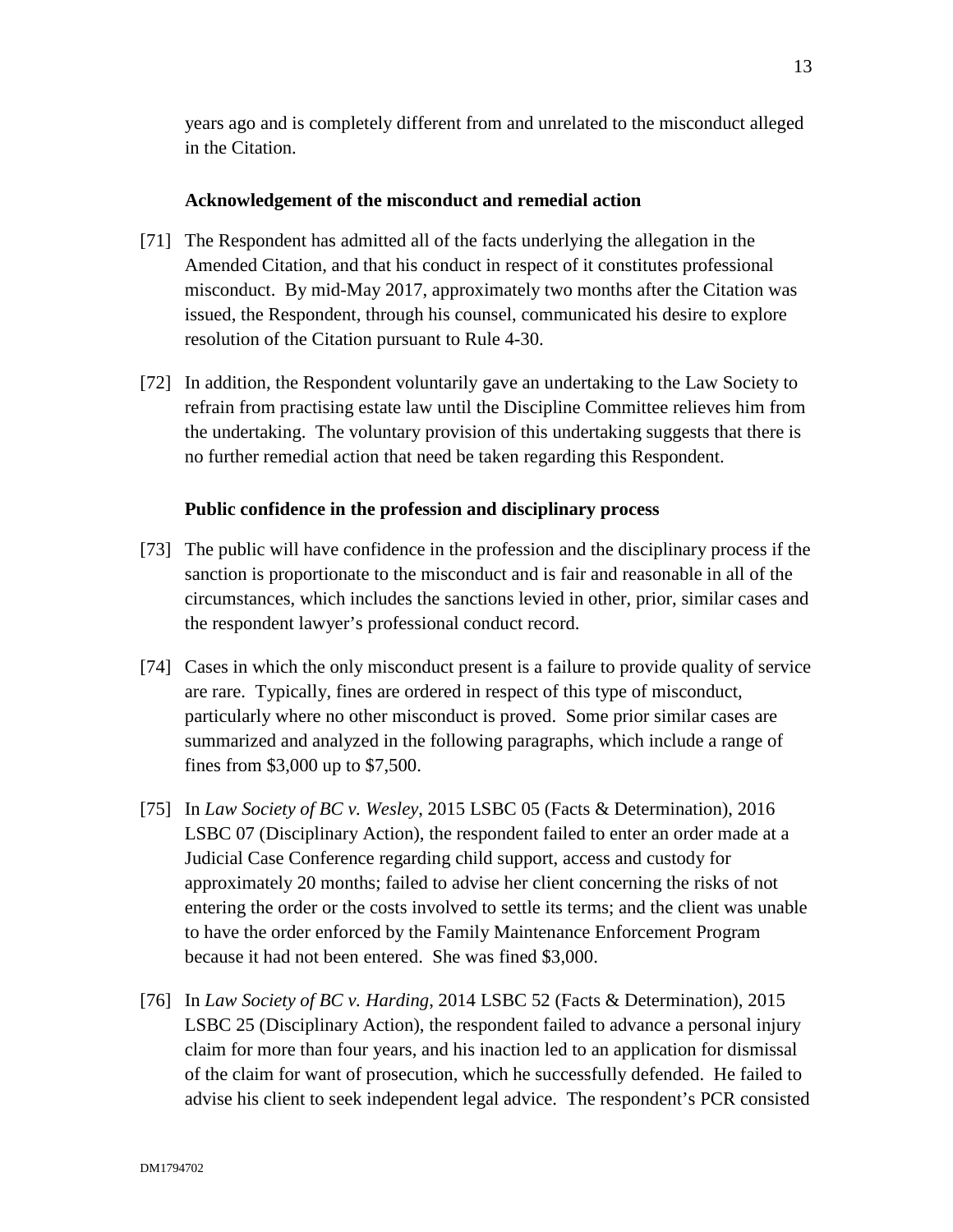of two prior citations and two conduct reviews and he was ordered to pay a fine of \$4,000.

- [77] *Law Society of BC v. Wilson*, 2012 LSBC 06, proceeded under (then) Rule 4-22 (now Rule 4-30). While acting as an executor, over a period of six years, the respondent failed to either renounce his executorship or apply for a grant of probate and administer the client's estate, and failed to file tax returns for the estate. He derived no personal benefit from his conduct and had no PCR. He was fined \$4,500.
- [78] In *Epstein*, the respondent was retained to convey a property interest by the executrix of an estate and failed to perform accurately the task of reading the results of the title search. He failed to advance his client's objectives and carry out her instructions in a timely way, as well as failed to respond to the client. His PCR consisted of two conduct reviews and a referral to the Practice Standards Department. He admitted the misconduct and the disciplinary action hearing was contested, resulting in a fine of \$4,500.
- [79] *Law Society of BC v. McLellan,* 2011 LSBC 23, proceeded under (then) Rule 4-22 (now Rule 4-30). The respondent had been retained to probate an estate. The executrix of the estate instructed the respondent to pursue a civil action to recover alleged disposition of estate assets by the financial advisor of the estate. The respondent failed to take substantive steps to move the matter forward for more than six years and failed to respond to inquiries from the client. There was no personal gain to the respondent; he was remorseful and apologetic. His PCR consisted of two conduct reviews and a citation. He was fined \$5,000.
- [80] *Law Society of BC v. Menkes*, 2016 LSBC 24, also proceeded under Rule 4-30. In that case, the respondent had delayed in taking steps to advance his client's personal injury claim, failed to respond to communications from the client and failed to take steps he told the client he would take. His proposed sanction of a \$7,500 fine was accepted by the hearing panel.

# **CONCLUSION**

[81] The proposed sanction of a \$6,000 fine is in keeping with the sanctions ordered in prior, similar cases and is an appropriate sanction in light of the Respondent's PCR, the seriousness of the misconduct and all of the circumstances of this case.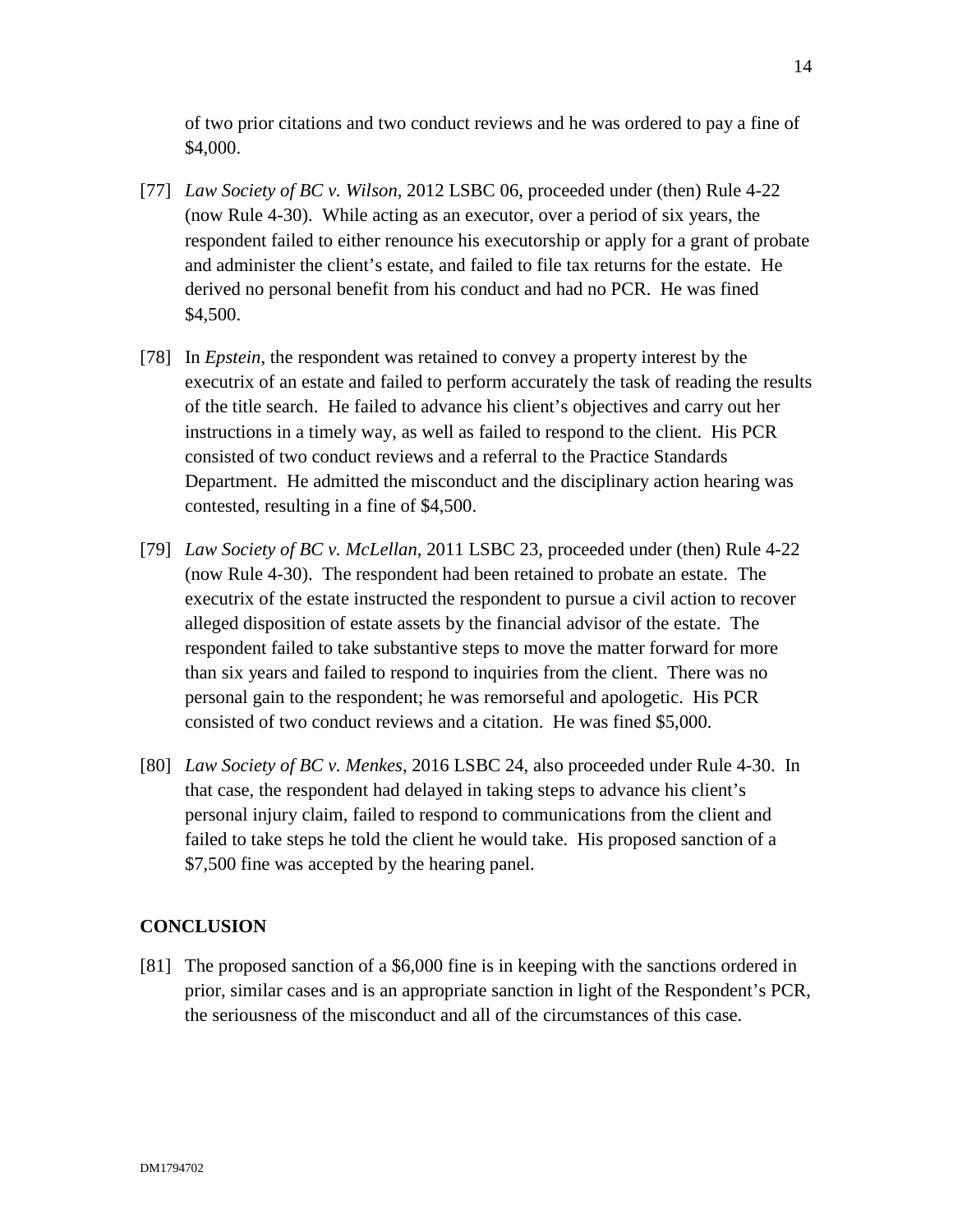### **ORDER TO PROTECT CONFIDENTIAL AND PRIVILEGED INFORMATION**

- [82] At the conclusion of the hearing, the Respondent made an application pursuant to Rule 5-8(2) for a "non-disclosure order" such that portions of the exhibits entered in evidence and the transcript of this proceeding not be disclosed to the public. The Law Society supported that application.
- [83] Openness and transparency are an important part of these disciplinary proceedings. Rule 5-8(1) provides that every hearing is open to the public. Rule 5-9 permits any person to obtain a transcript of the hearing or a copy of an exhibit entered during a public portion of a hearing.
- [84] However, the Rules also recognize that there may be legitimate reasons to restrict public access to a hearing or to exhibits filed at a public hearing. For example, a person's ability to obtain a copy of an exhibit is expressly subject to solicitor-client privilege. Rule 5-8(2) permits a panel to make an order that specific information not be disclosed in order to "protect the interests of any person".
- [85] In this case, the evidence of the events giving rise to the Citation and the Amended Citation and the evidence filed in this hearing include information that is subject to solicitor client privilege.
- [86] In our view, the interest of the Complainant and other third parties in maintaining the confidentiality of the information given in evidence outweighs the interests of a member of the public in obtaining that information.
- [87] Accordingly, pursuant to the discretion afforded by Rule 5-8(2), we order that:
	- (a) Each of the exhibits entered in evidence and the transcript of this proceeding be redacted prior to being released to a member of the public so as not to disclose any of the following:
		- i. any information that would identify any party not named as a party to this proceeding;
		- ii. any information of a confidential nature; and
		- iii. any information and documents that are subject to solicitor-client privilege; and
	- (b) Paragraph 1 of the Citation and the Amended Citation be amended to replace the full name of the Complainant and his late mother with their initials.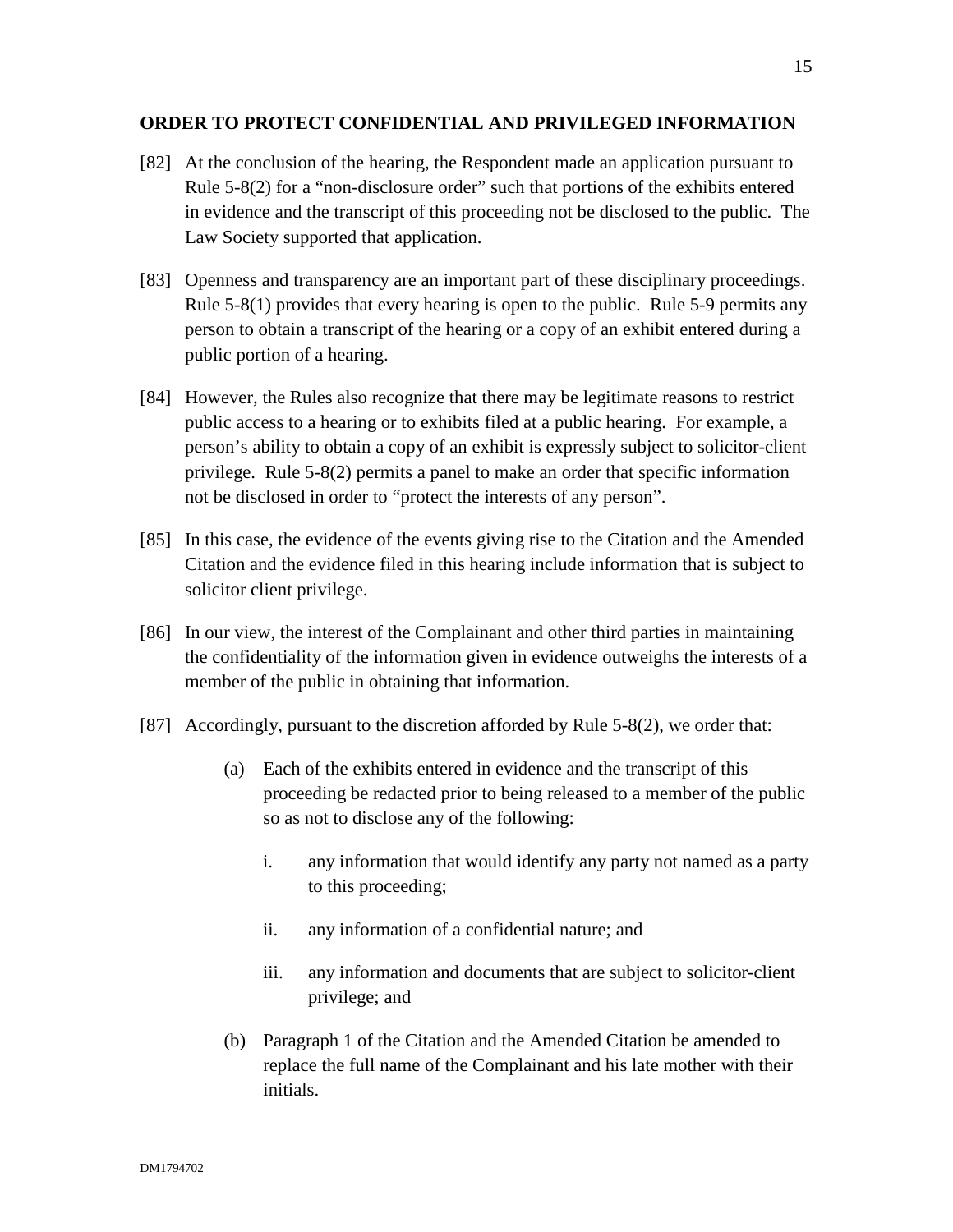# **COSTS**

- [88] The authority to order costs is derived from section 46 of the *Legal Profession Act* and Rule 5-11 of the Law Society Rules 2015. The rule provides:
	- …

…

- (3) Subject to subrule (4), the panel or review board must have regard to the tariff of costs in Schedule 4 to these Rules in calculating the costs payable by an applicant, a respondent or the Society in respect of a hearing on an application or a citation or a review of a decision in a hearing on an application or citation.
- (4) A panel or review board may order that the Society, an applicant or a respondent recover no costs or costs in an amount other than that permitted by the tariff in Schedule 4 if, in the judgment of the panel or review board, it is reasonable and appropriate to so order.
- (5) The cost of disbursements that are reasonably incurred may be added to costs payable under this Rule.
- (6) In the tariff in Schedule 4,
	- (a) one day of hearing includes a day in which the hearing or proceeding takes 2 and one-half hours or more, and
	- (b) for a day that includes less than 2 and one-half hours of hearing, one-half the number of units applies.
- [89] Hearing panels are required to consider the tariff when calculating costs, and the costs calculated under the tariff *are to be awarded* unless under Rule 5-11(4) a panel determines it is reasonable and appropriate to award no costs or costs in an amount other than that permitted by the tariff. The tariff not only gives guidance to hearing panels on the items to consider when calculating costs, but it also gives respondents guidance on the range of costs to be expected.
- [90] The costs are calculated under section 25 of the tariff, which applies to hearings under Rule 4-30. The range presented in the tariff is \$1,000 to \$3,500, exclusive of disbursements.
- [91] The Respondent has proposed costs of \$1,000 plus disbursements, payable by April 30, 2018 or such other date as ordered by the Hearing Panel.